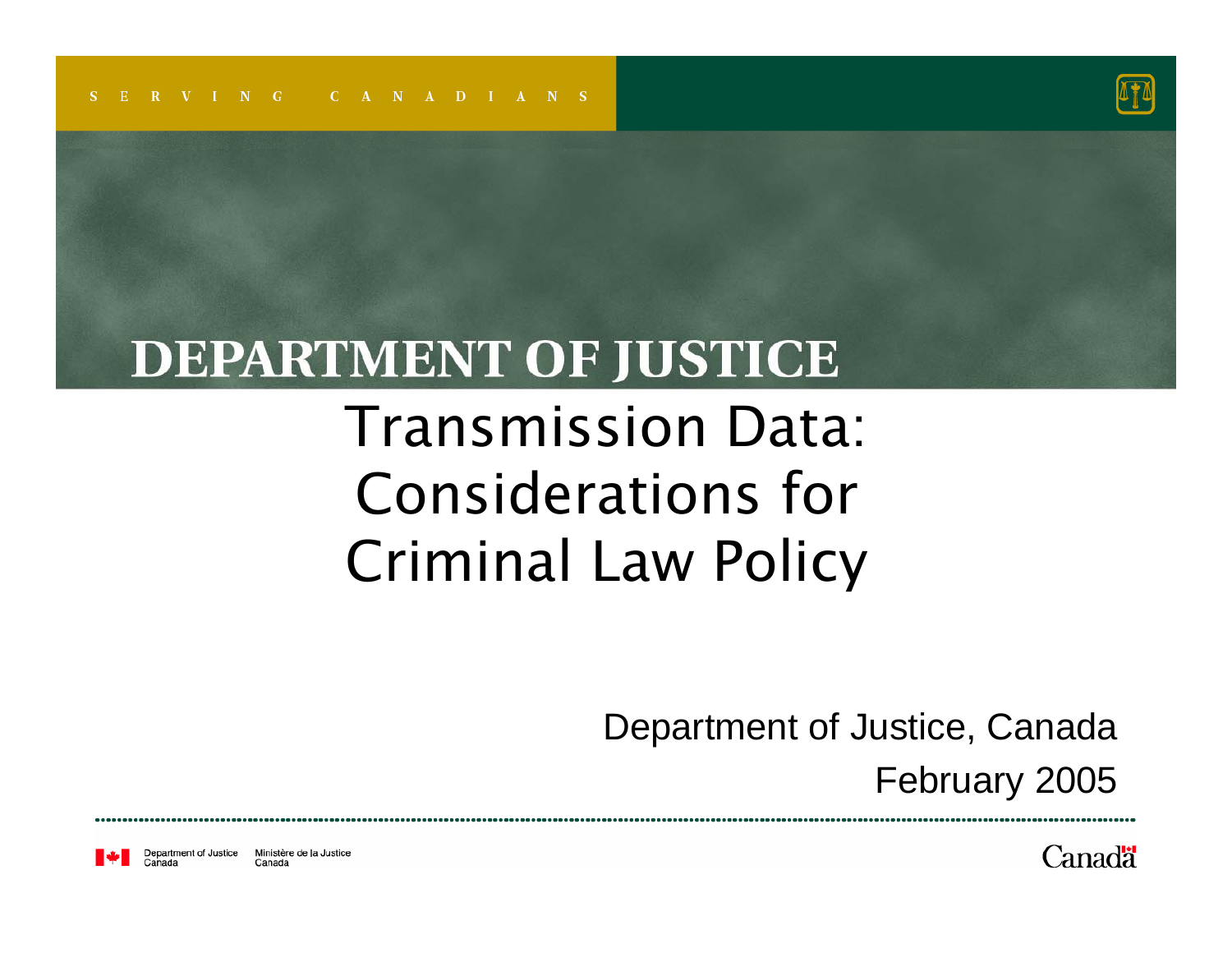

### Main Challenges

- First challenge: in modernizing definition must address contemporary telephony but must extend beyond to also deal with Internet "traffic data" but avoiding the pitfalls that threaten "technology-neutral language"
- Second: in constructing definition of "transmission data" some individuals have argued (sometimes following lead of legislative provisions in some countries) that such data "should not include the contents of any communication"
- Third: at a practical level,there are circumstances ("header information" in some packets; post-call cutthrough digits in telephony) where "content"is apparently not excluded

Department of Justice Ministère de la Justice<br>Canada Canada

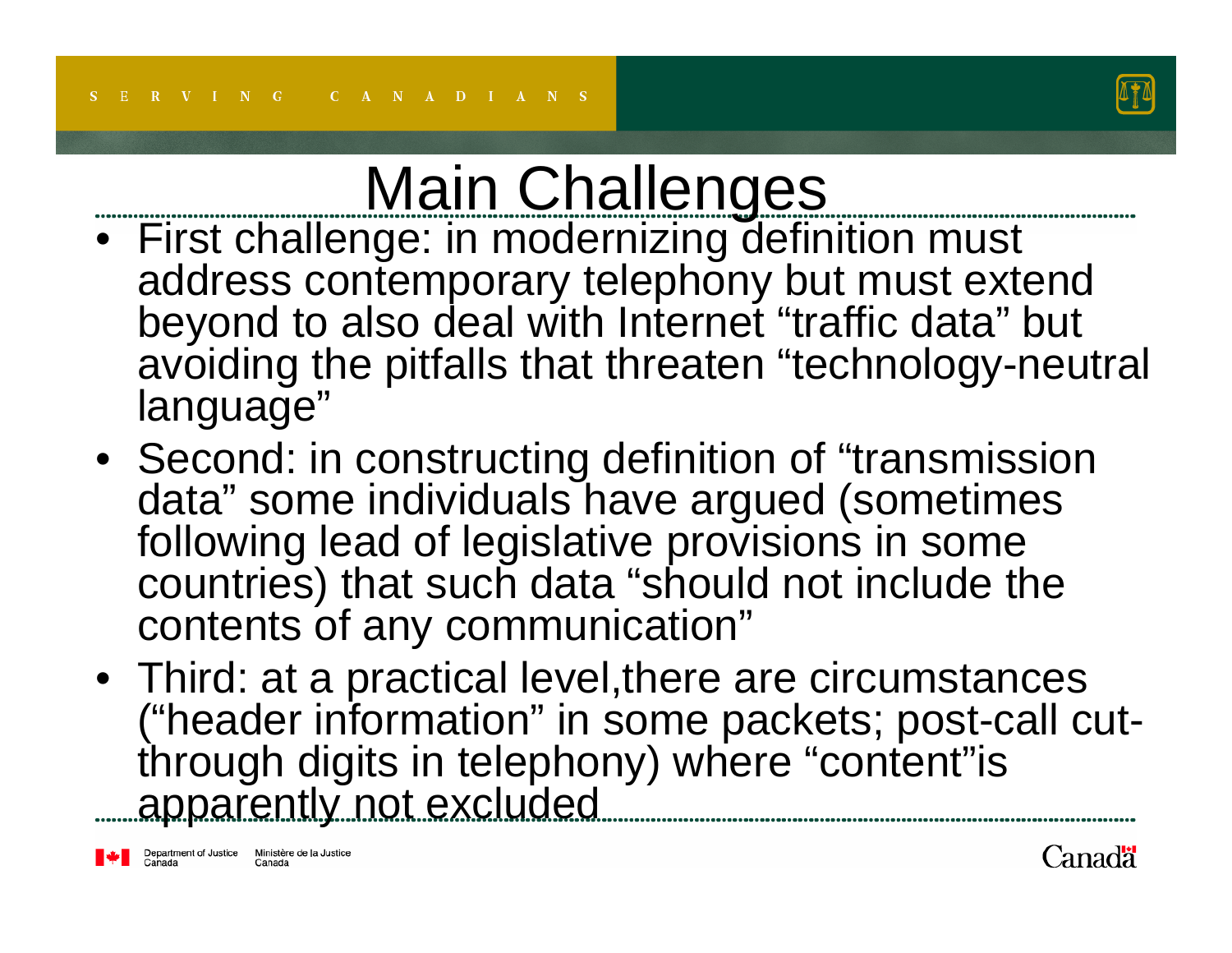

# The perils of "content"

- "Content" is not a helpful term: in those cases where it has been used, it has not been defined
- Simply attempting to exclude "content" as such from transmission data is an over-simplification and does not provide a solution
- Reasonable expectation of privacy has been defined through the courts; information attracting a reasonable expectation in accordance with appropriate threshold is the object of exclusion
- Challenge: re-conceptualize problem to address *Charter* considerations but avoid unnecessary pitfalls of "content"

Department of Justice Ministère de la Justice Canada

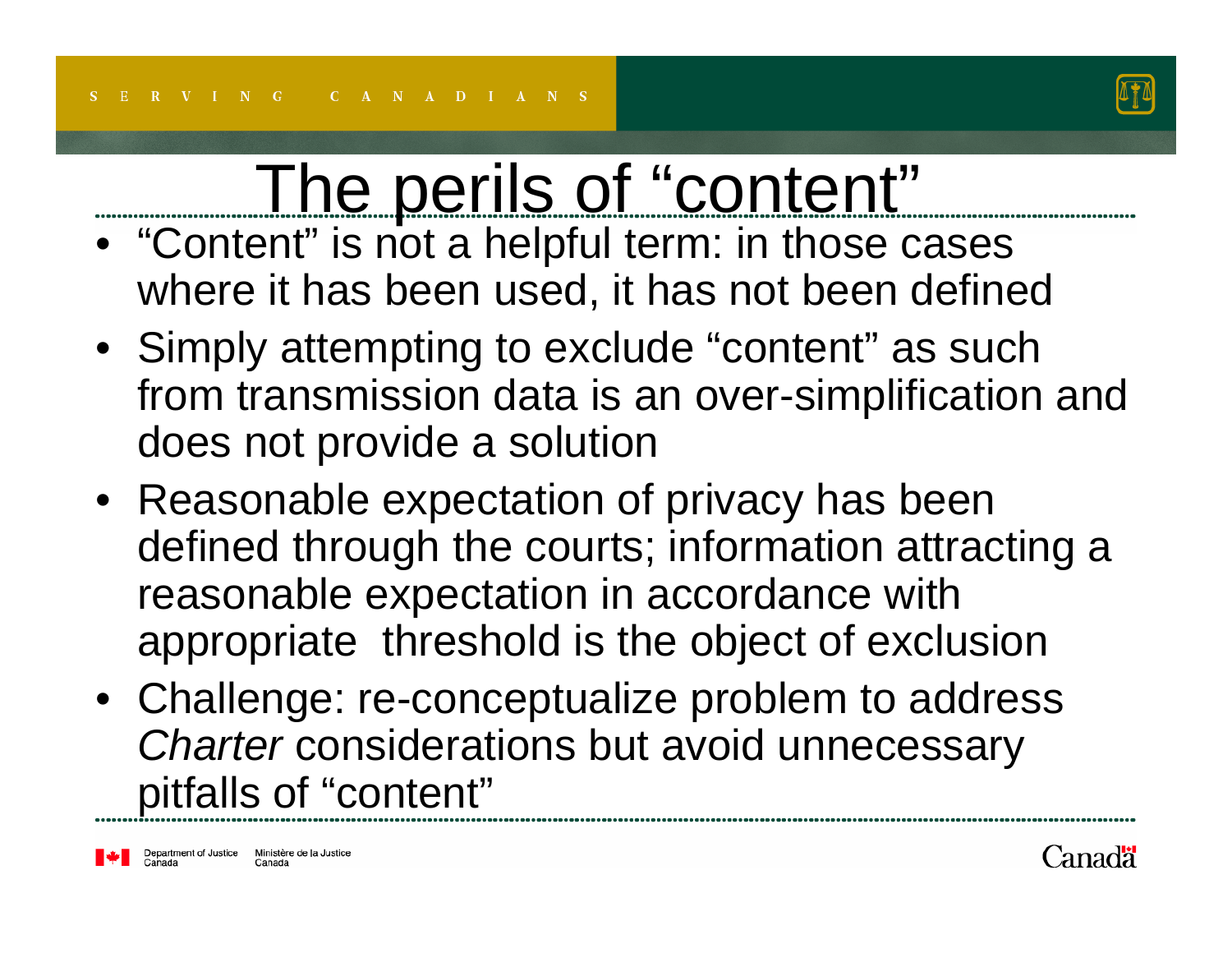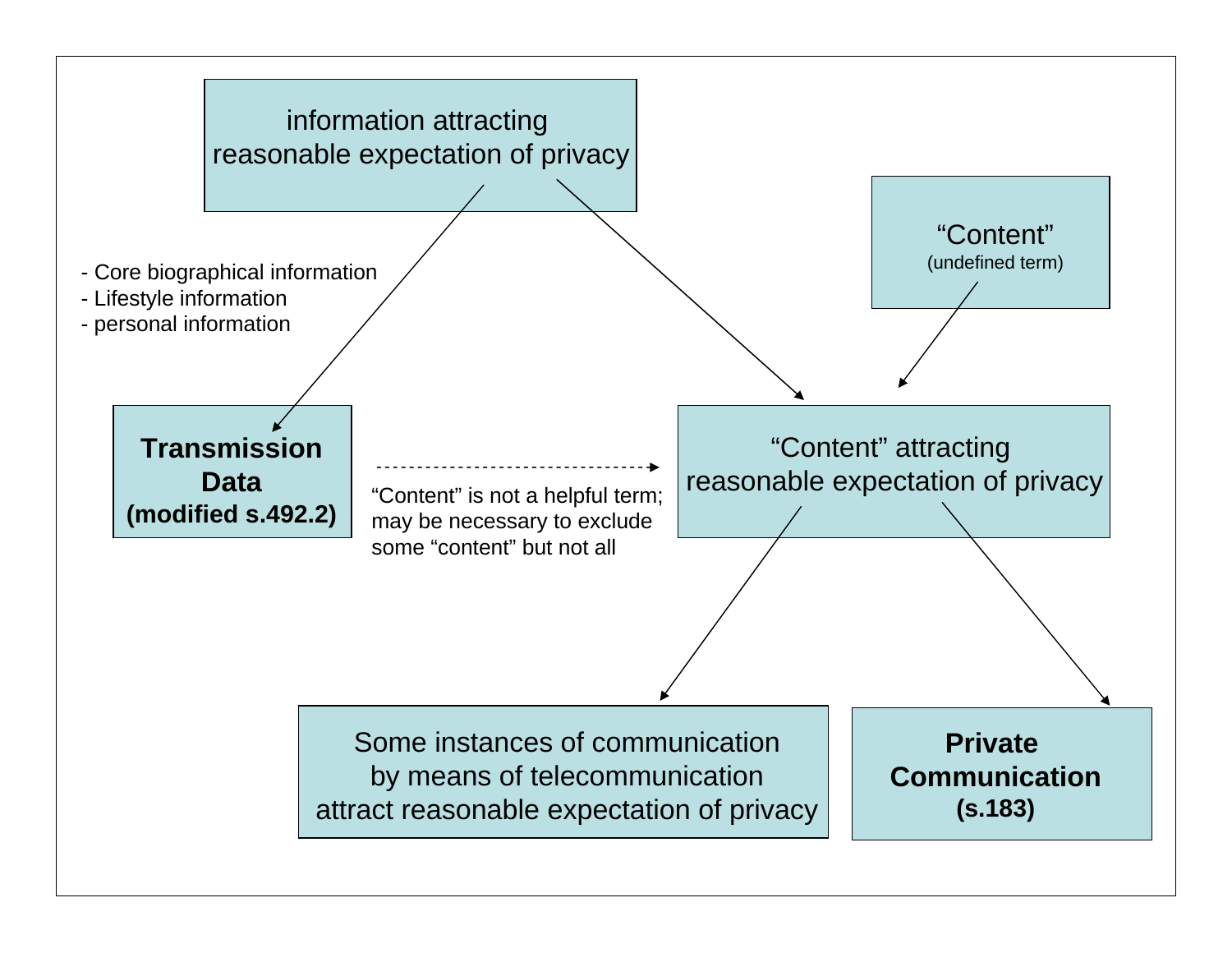

## Acquiring what is needed

- **"transmission data"** means data
- relating to the telecommunications functions of dialling, routing, addressing or signalling
- that identifies or purports to identify
- the origin, type, direction, date, time, duration, size, destination or termination
- of a telecommunication
- generated or received by means of a telecommunications facility.

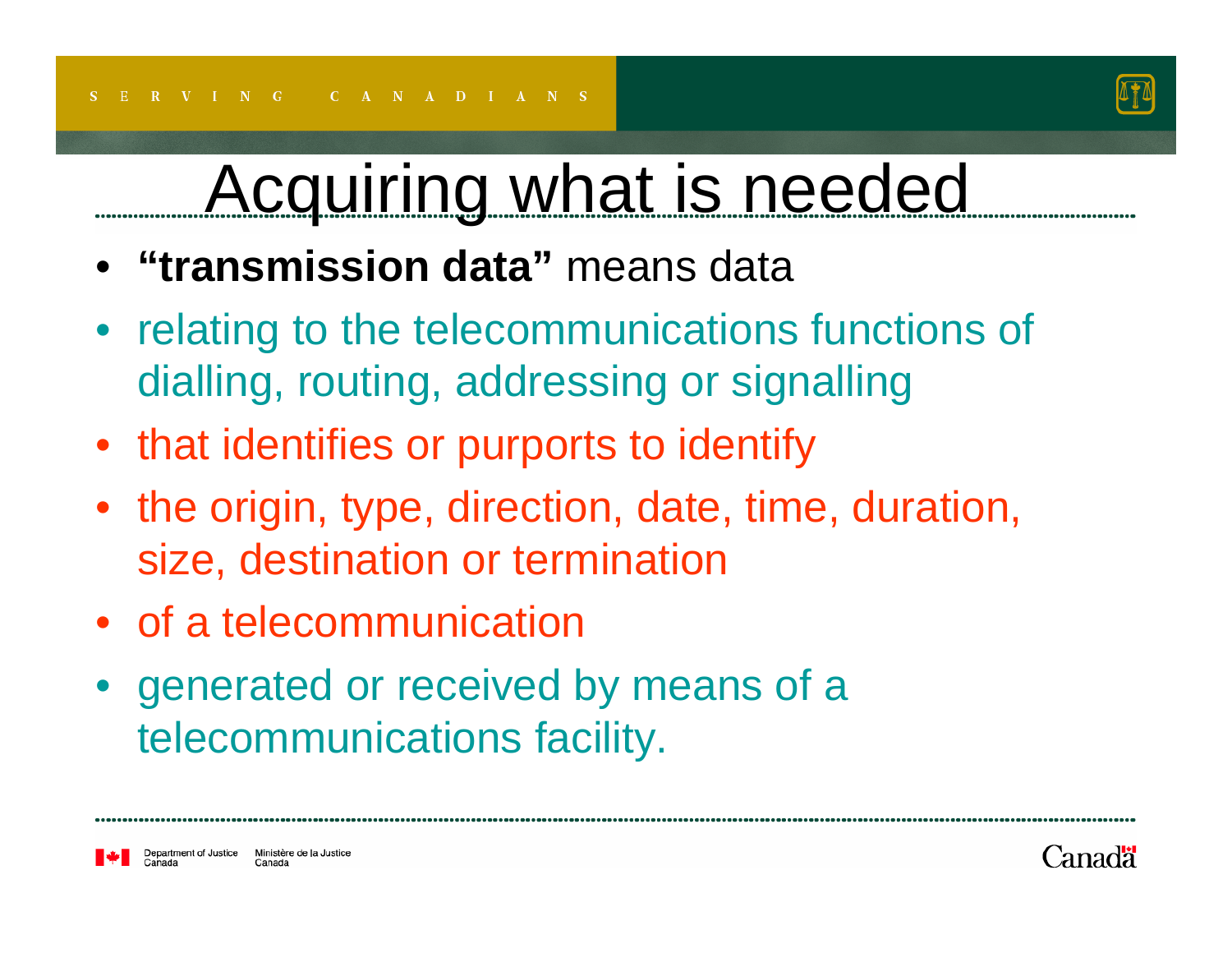

# But only what is needed, no more

- **"transmission data"** means data
- $\bullet$  relating to the telecommunications functions of dialling, routing, addressing or signalling
- that identifies or purports to identify
- the origin, type, direction, date, time, duration, size, destination or termination
- of a telecommunication
- $\bullet$  generated or received by means of a telecommunications facility.

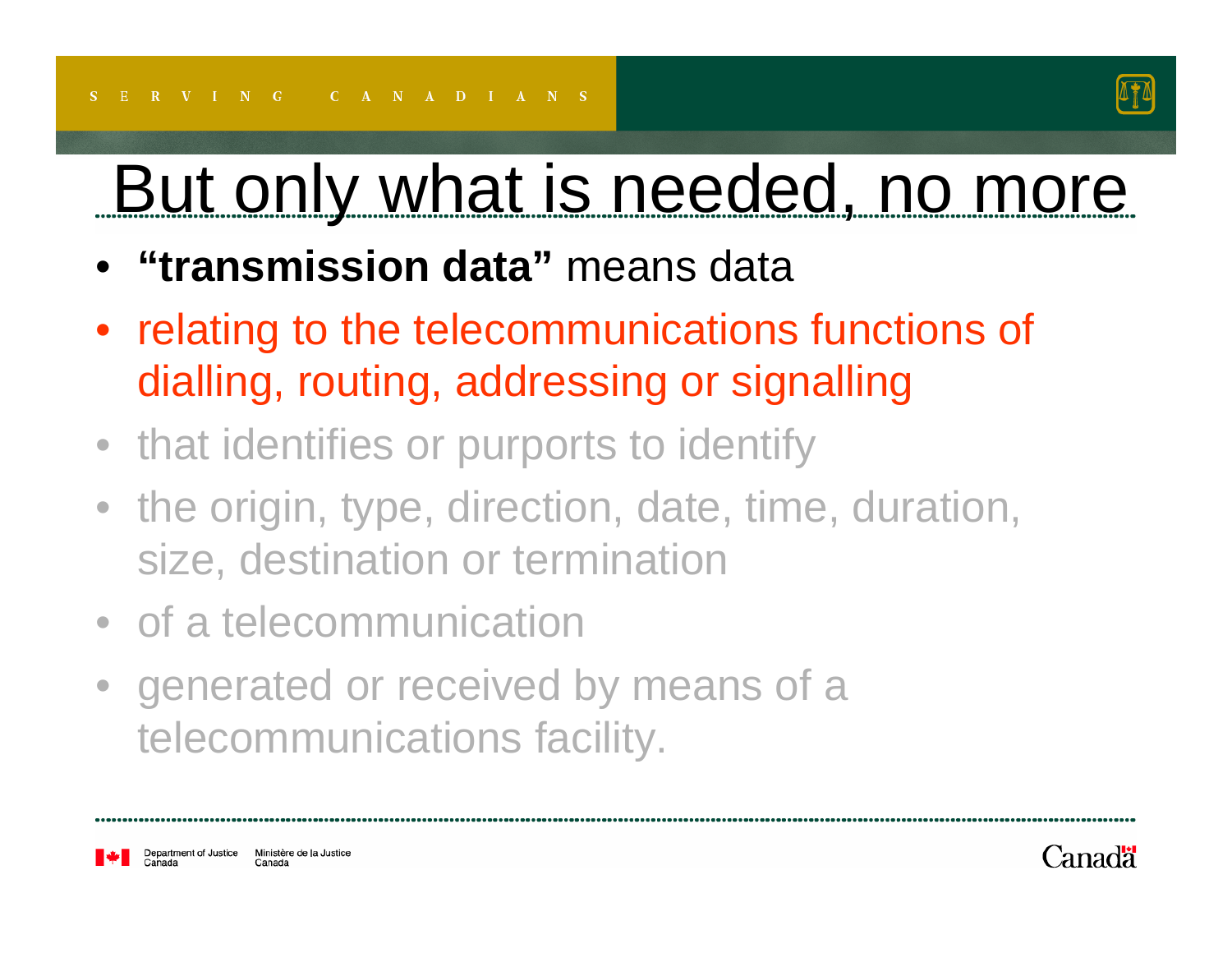

### Transmission Data

• The argument is that core biographical information or content that attracts a reasonable expectation of privacy is not "data relating to the **telecommunications functions** of dialling, routing, addressing or signalling "

Ministère de la Justice Canada

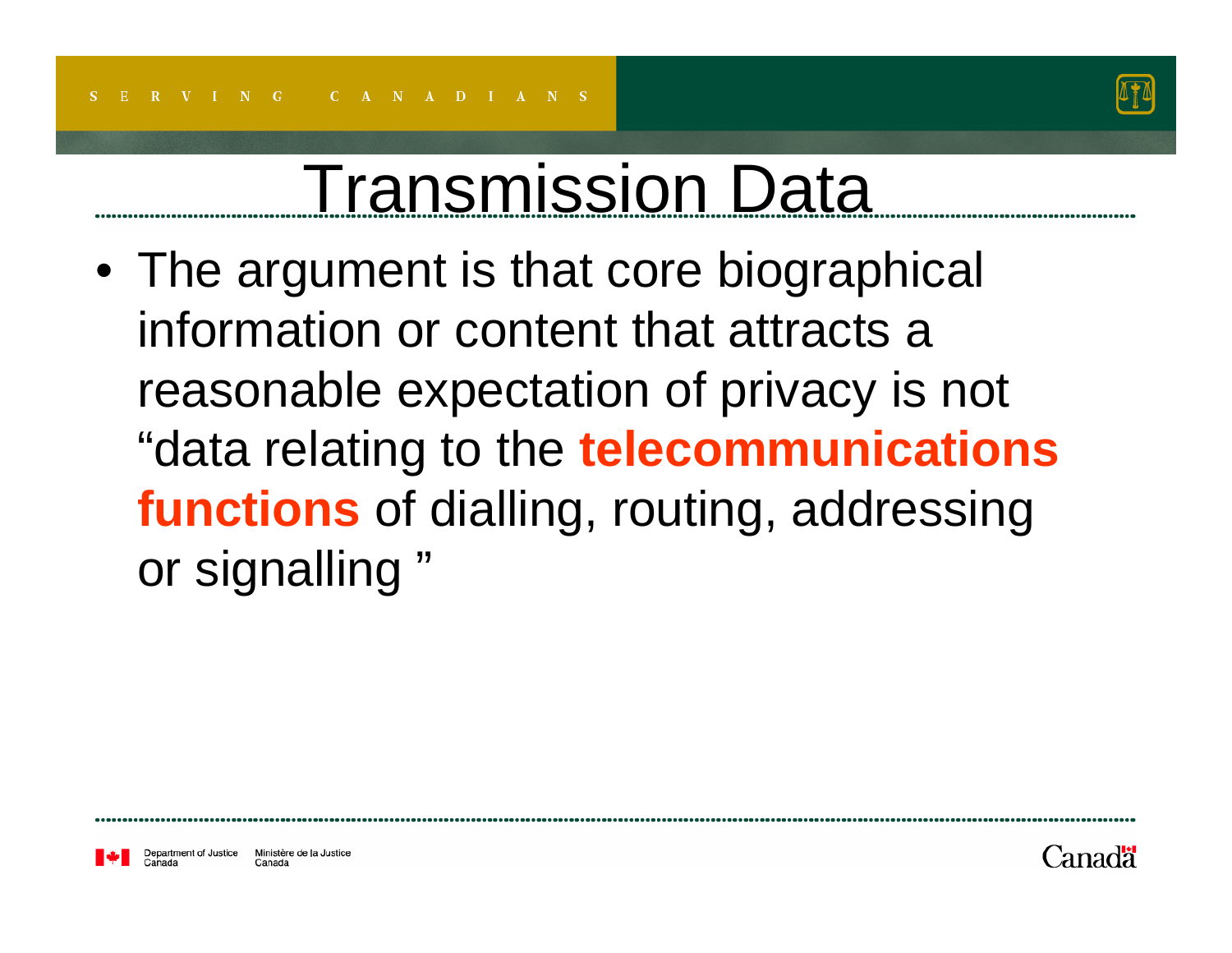

# What is necessary for LEAs

- Data that identifies or purports to identify
	- the origin, type, direction, date, time, duration, size, destination or termination
	- of a telecommunication
- Are the attributes sufficient to capture all that is needed?
	- location is can be a distinct concept in this context and may be available in different respects depending on the technology

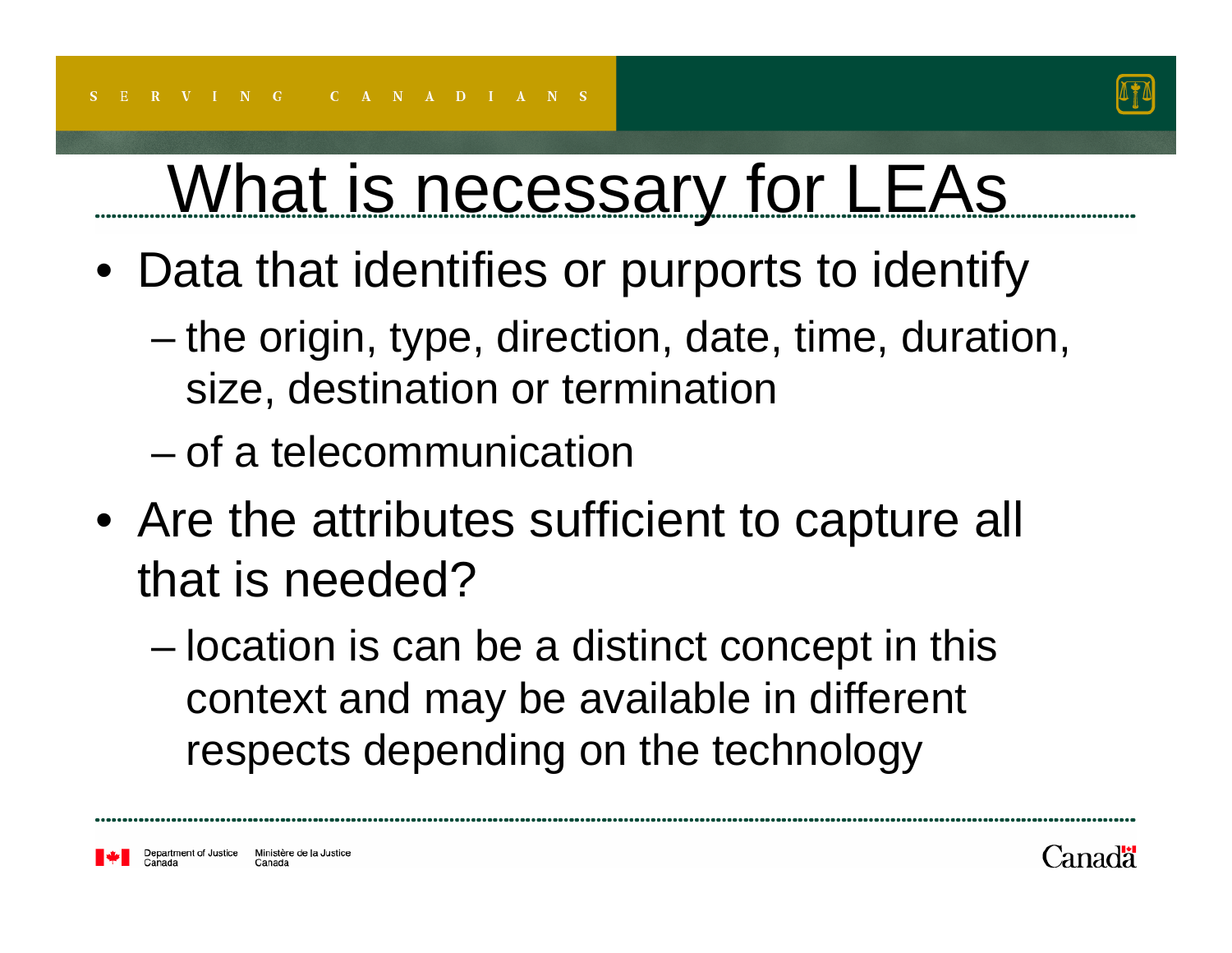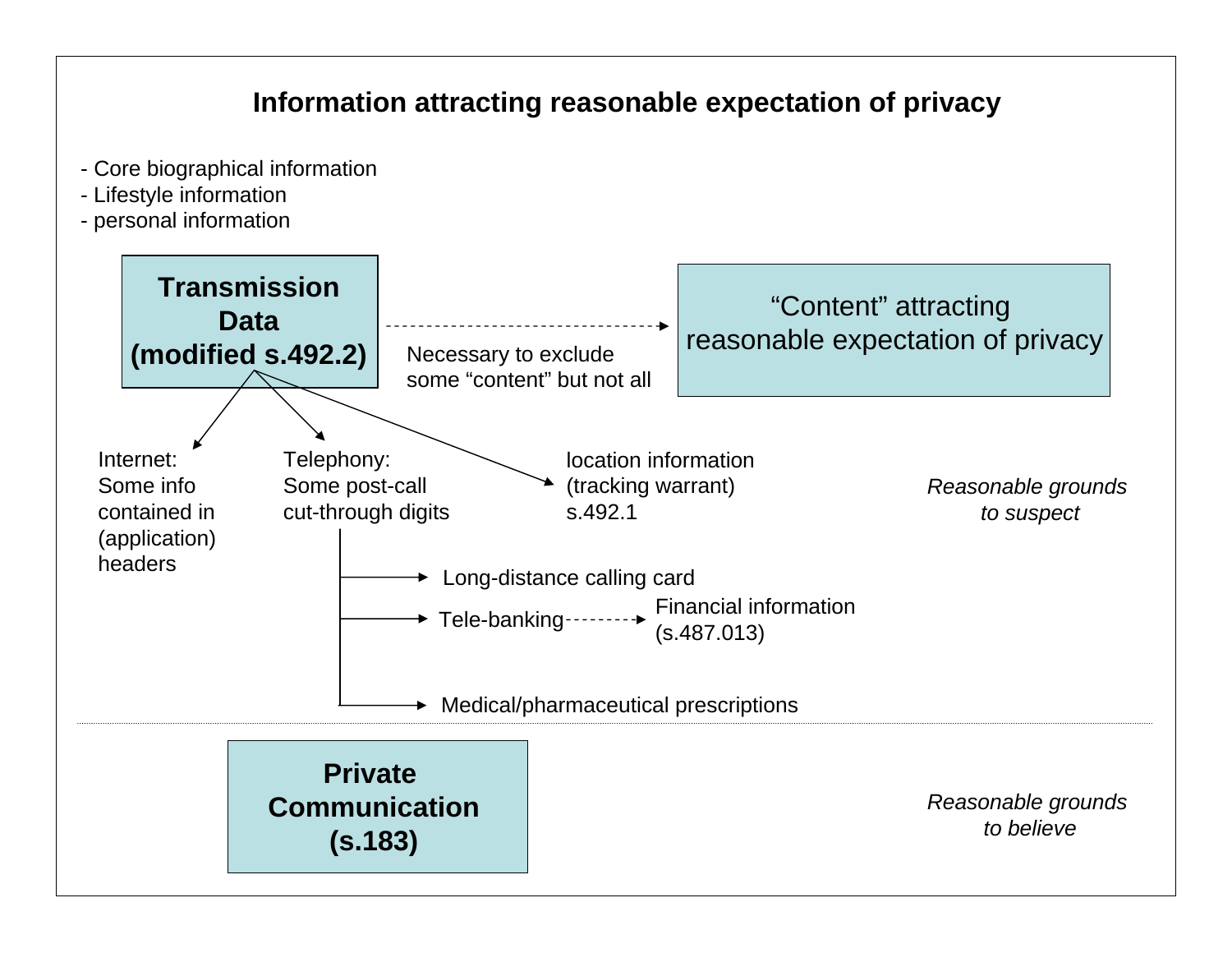

# Post-call Cut-through Digits

- Situation is not simple
- Some post-call cut-through digits fit within definition of transmission data
- Some post-call cut-through digits fall outside definition of transmission data but such information is already permissible at the same threshold (reasonable grounds to suspect) under another order (s.492.1 or s.487.013)
- Some post-call cut-through digits fall outside definition of transmission data and do not seem to correspond to any existing order at this threshold: how should these be addressed?

Department of Justice Ministère de la Justice Canada

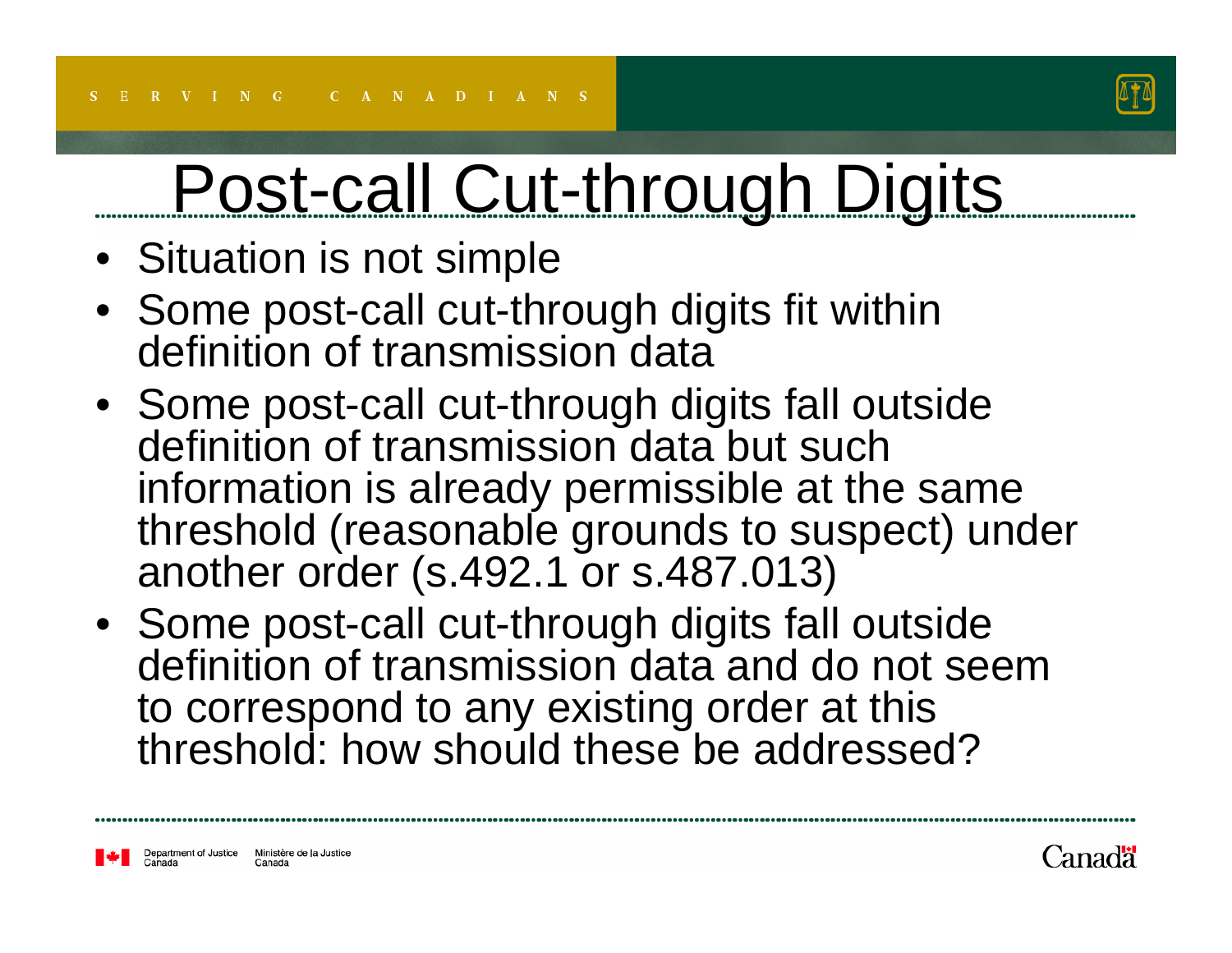

# Issues in Practice

- • Although some information is already permissible at the same threshold (reasonable grounds to suspect) under another order  $($ s.492.1 or s.487.013), would an LEA request multiple orders from a judge?
- Although the disclosure or acquisition of such information is permissible at this threshold, is there a problem with the availability of a wide set of such information even if backed by multiple orders – I.e., although each is *Charter* compliant in isolation, was it envisaged that they would be conglomerated?

Department of Justice Ministère de la Justice Canada

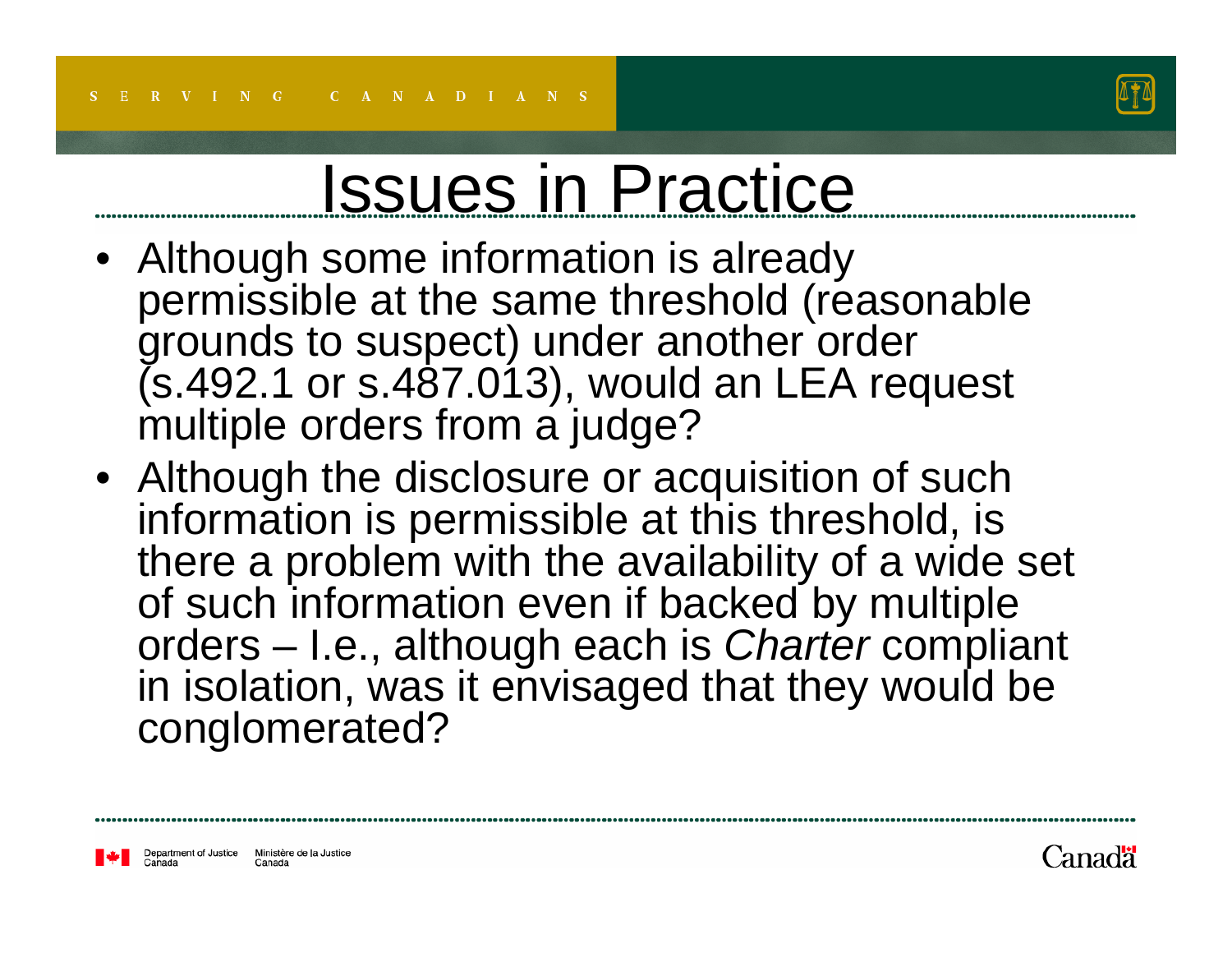

# Header and Log Information

- • Some header info and some log info should be disclosed at threshold of reasonable grounds to suspect
- Technical considerations: different kinds of headers –different info at different layers of the Internet protocol stack
	- Concerns arise with headers at the "application layer" rather than the lower layers of the protocol stack ("transport layer" for TCP or UDP headers; "network layer" for IP or ICMP headers; "data link layer" for frame headers)
- • Concerns arise with information in some logs
	- eg. "GET page" entries in a Web log as opposed to network access information typically in a RADIUS log
- Possible solution: filtering